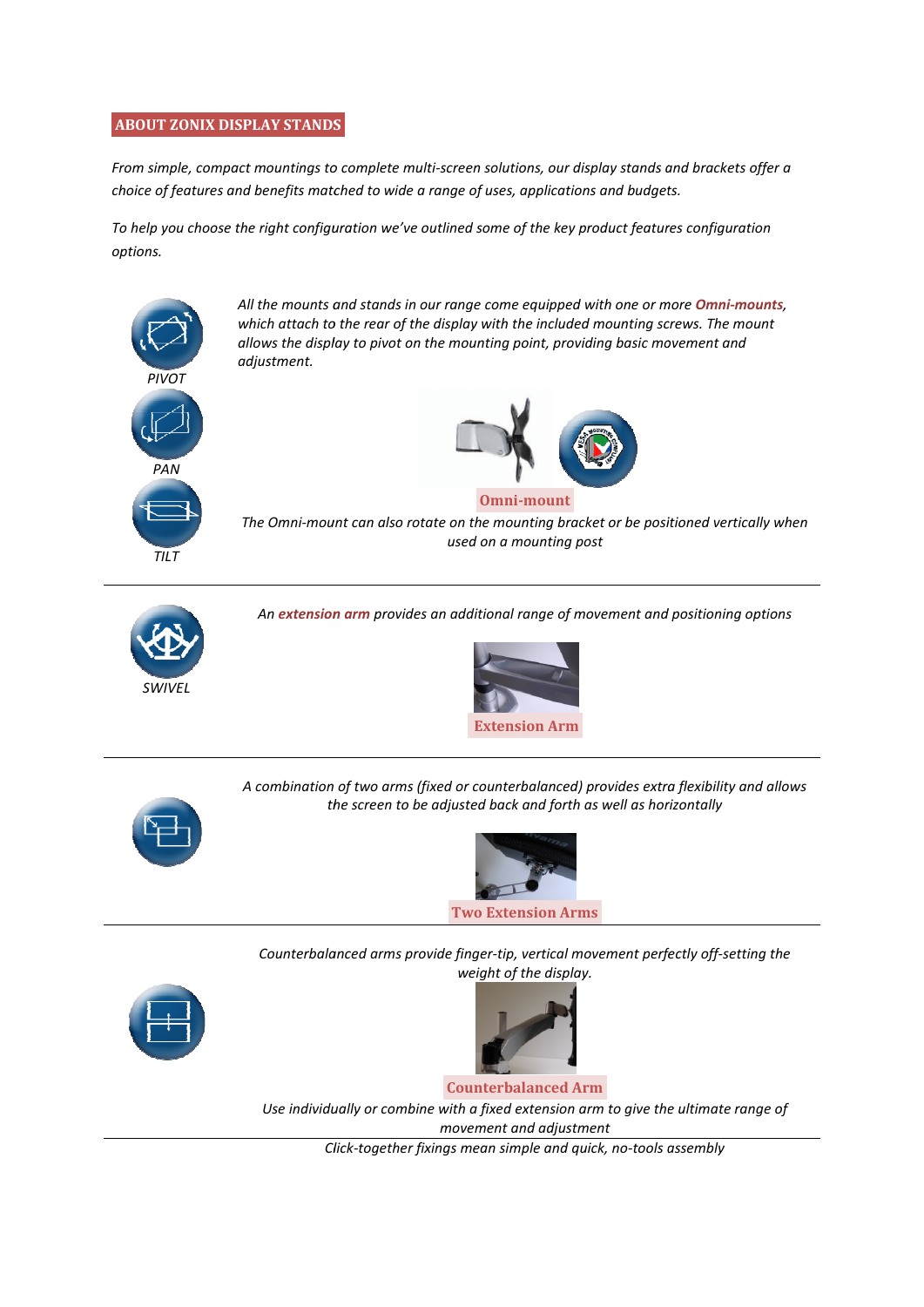



 *Desk Mount – our most popular and adaptable fixing combines a 300mm post with C Cclamp that can easily be attached to desk and worktop surfaces from 20mm to 60mm to desk 20mm 60mm thick.* 

*A neoprene under-gasket protects work surfaces gasket* 



**C-clamp** 

*All of our display mounts are compatible with a range of alternative mounting options mounting* 



**Short-post/C post/C-clamp Wall fixing Through-surface/grommet surface/grommet fixing***Cables are easily and tidily routed* 



**Cable management**